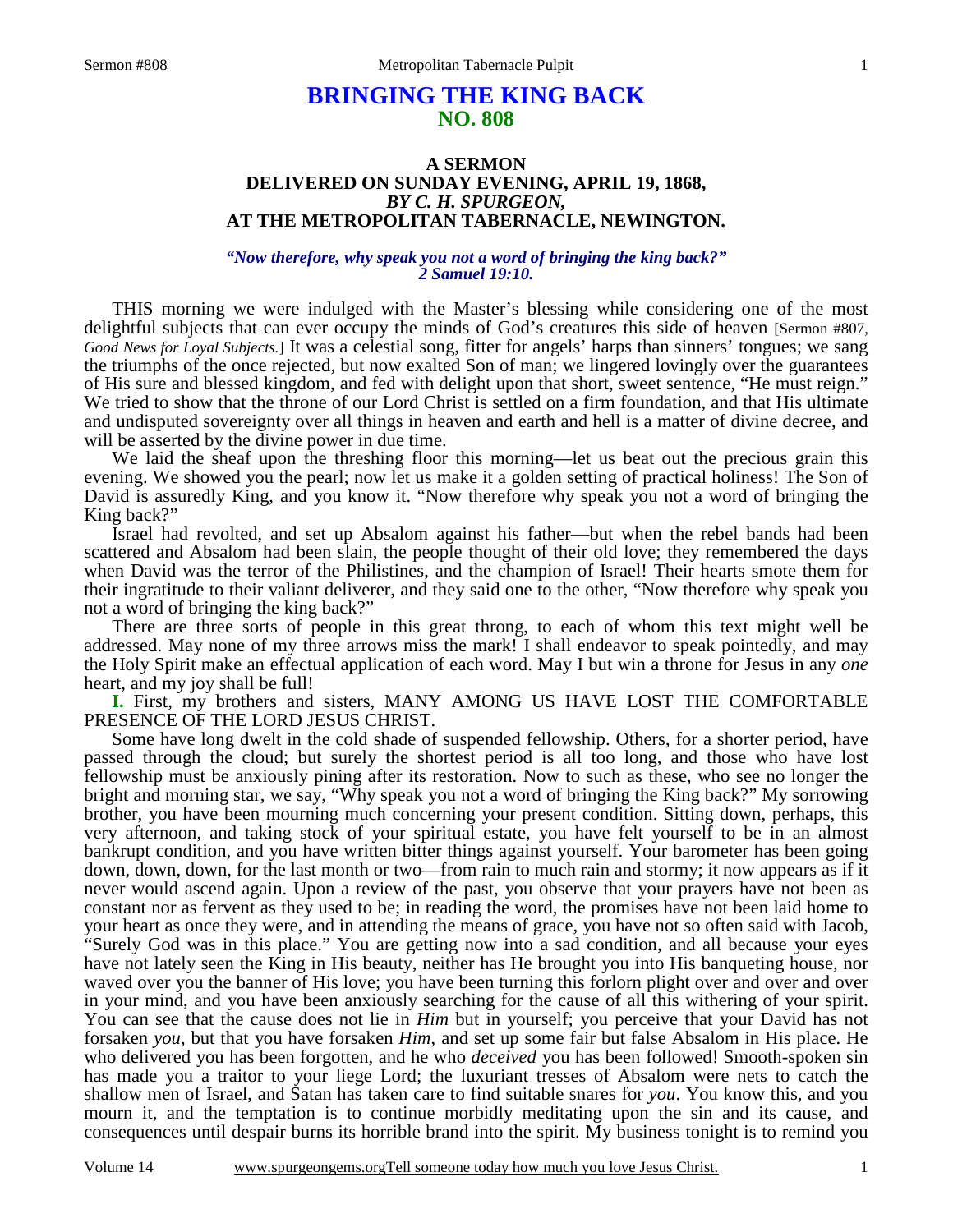that all your lamentation over your folly will not of itself remove the disease. Your remedy does not lie within *you*, but beyond and above yourself! It is a good thing to discover where the mischief lies, and to lament it, yet the *real cure* for it does not lie in lamentation—it lies in seeking, again, the face of your Lord! "Now therefore why speak you not a word of bringing the King back?" The royal hand brings health and cure, healing is to be found nowhere else in earth or heaven. Go, then, to Jehovah-Rophi, The healing Lord! Oh, if you do but get Him back, your sorrow and sighing will flee away! Though everything else should be dark and doleful, His presence is enough, by itself alone, to make a gala day in the heart!—

#### *"Midst darkest shades if He appears, My dawning is begun; He is my soul's bright morning star, And He my rising sun."*

 If your soul has been nipped with the frosts of a long and dreary winter, if the Sun of Righteousness does but manifest His meridian splendor, your summer will return at once; let the King come, and all His court will follow—all the graces display themselves where the Lord of grace is revealed. One word, then, to you who are under backslidings and declensions—play not with side issues, and secondary remedies, but go straightforward to the root of the matter. Turn your whole soul to your absent Master, and make this your one business—to bring the King back to His palace and throne in your heart!

 Ah, I can well imagine what lies Satan will tell you. He will insinuate that you are no child of God, for if you were, your love would never grow so cold; he will whisper accusingly that never was any of the whole family of God so lifeless, so graceless as you are; he will say to you, "Your religion is a sham, your enjoyment is a delusion; you were never born-again—you felt a little excitement, and you thought you were converted, but you were not. Your repentance was not deep enough; your faith is not the faith of God's elect." He will tear up, one after another; all your comfortable experiences even as the wild boar out of the wood rends up the vines, till he will reduce your soul to a howling wilderness of doubt and fear. How can you best meet this roaring lion? Will you try by your own wit to answer this accuser of the brethren? Will you try to prove your experience to be right, and his insinuations to be false? If you are wise, you will attempt nothing of the kind, for at that sport Satan can play better than you, and as fast as you set up your evidences he will knock them down again. There is a surer and safer method, and when I see you forgetting it, I inquire in the words of the text, "Why speak you not a word of bringing the King back?" Why not tell the case to Jesus? *That* is the true answer to the adversary—answer him by your advocate. If you can regain the comfortable presence of Jesus, your evidences will all be seen in His light. Satan himself will not be able to disturb the conviction of your mind that you are a child of God, when your Lord again kisses you with the kisses of His lips, and you drink of His love which is better than wine.

 I can readily conceive that your legal tendencies will suggest to you, "Now, having fallen into this condition, seeing that it is very doubtful whether you are saved or not, you should labor after salvation by being more zealous and more devout." Thus may you hear the voice of a deluding spirit, gendering unto bondage, crying out, "You must attend to religious observances and ordinances! You must mortify the flesh in this direction, and deny yourself in that, and then by degrees, you will come back to your old comfort and peace of mind." This all might be very good advice if it were not thrust into an improper place, and made to be a foundation for renewed confidence. To thrust out declension by a legal spirit is for Satan to cast out Satan, which cannot be! God will not have His child's face washed in the scalding water of the law. Let the child of God beware of being brought into legal servitude in which he will find himself wearily working for life, and slavishly toiling for salvation, for then he will be a mere slave, and will be ready to die in the wilderness like Hagar and her cast out son—instead of enjoying the liberty of the child of the promise who dwells forever in the Father's house. Always beware, dear friends, of any instruction or direction which would withdraw you from the cross as the sole and simple ground of your comfort. Duties, I trust, you will never neglect; services and ordinances, I trust, will always be very precious to you; but when you have lost your comfort, you might as well search for fire beneath the ice as look for comfort in *duties,* and you might certainly as well turn over the dunghill and look for a diamond, as search within *yourself* for jewels of consolation. "Why speak you not a word of bringing the King back?" for if you bring King Jesus back, He will be made of God unto you *wisdom*, *righteousness*, *sanctification*, and *redemption*; you shall find in Him all you need. As Charles Wesley puts it so sweetly in the hymn*—* 

*"You, O Christ, are all I need; More than all in You I find."*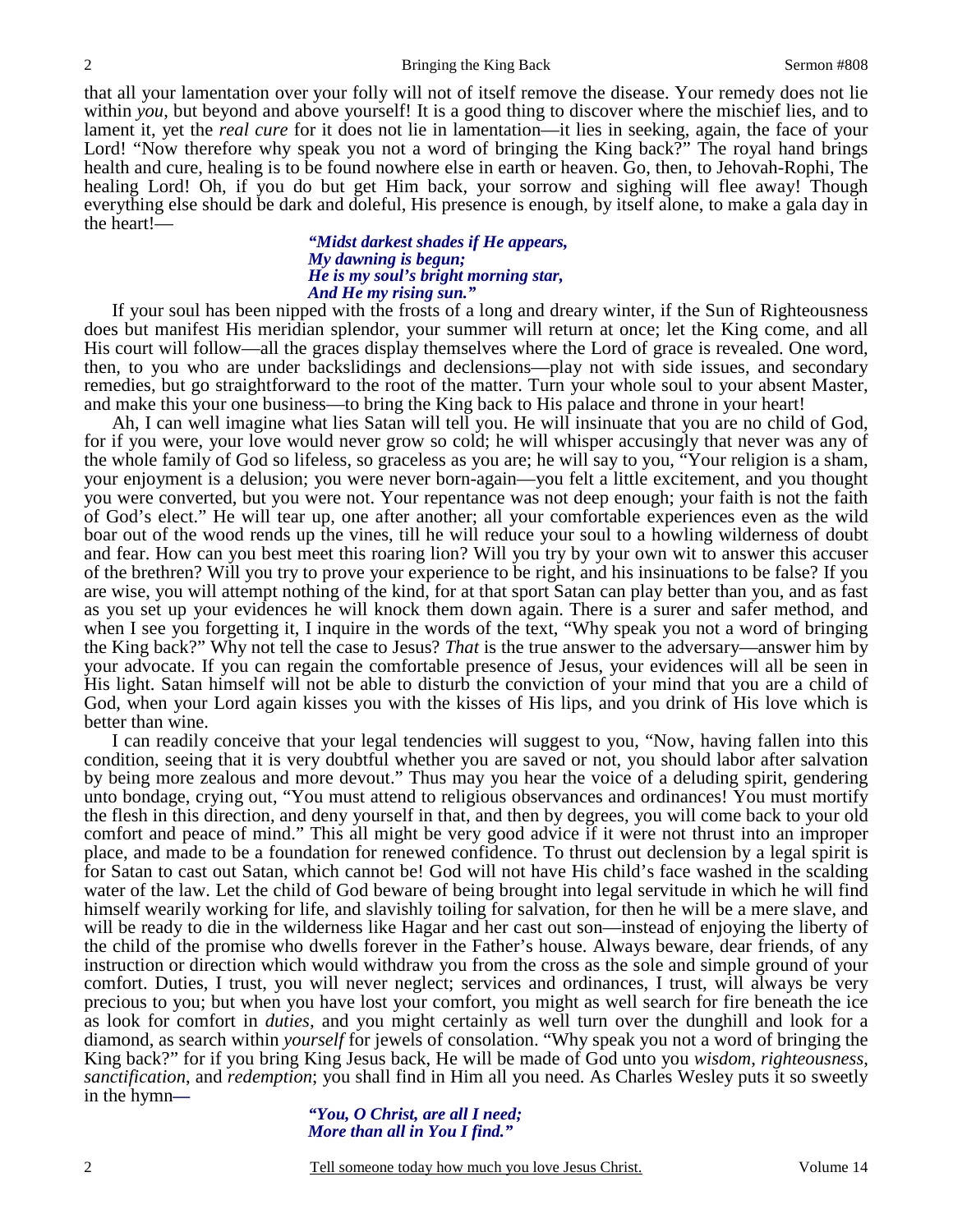If you would obtain all good things in one, seek to win Christ, and to be found in Him. Desponding one, your whole business lies with Jesus; you have nothing to do today with attainments and experiences—it is not even desirable to practice self-examinations while you are in despondency; these are to be attended to by-and-by, but just now, while the present stress of weather lasts, your one cry must be*—* 

#### *"Jesus, lover of my soul, Let me to Your bosom fly!"*

While your boat is tossed about at sea, it is very likely that she needs a new copper bottom, or the deck requires repair, or the rigging is out of repair, or the sails need overhauling, or 50 other things may be necessary; but if the wind is blowing great guns, and the vessel is drifting towards those white-crested breakers, the *first* business of the mariner is to make for the haven at once to avoid the hurricane; when he is all snug in port, he can attend to hull and rigging, and all the odds and ends besides. So with you, child of God; one thing you must do, and I beseech you do it; do not be looking to this, or to that, or to the other out of a thousand things that may be amiss—steer straight for the cross of Christ which is the haven for distressed spirits! Fly at once to the wounds of Jesus, as the dove flies to her nest in the cleft of the rock; may the Eternal Spirit give you joy and peace through believing.

 "Why speak you not a word of bringing the King back?" Perhaps you reply, "We speak not a word of this *because we are afraid that the King may have forgotten us."* Oh, cruel thought, concerning so kind a friend! Hear His own words, "I am God; I change not; therefore you sons of Jacob are not consumed." Your Lord forgotten you! Ah, you know what you *deserve*, but He will not treat you as your sins demand. Shall Christ forget His people for whom He shed His blood? He has said, "I have engraved you upon the palms of My hands." How can He forget what is written there? You have played the harlot, and gone away from your first husband, but He says, "Return, return, you backsliding children, for I am married unto you." You may forget the nuptial tie which binds you to your Lord, but He neither forgets nor doubts it, but plainly affirms, "I have espoused you unto Myself in faithfulness." And He declares that He hates putting away. Though we believe not, He abides faithful.

 But you say, *"How shall I return to Him? I feel ashamed to come to Him yet again."* And well you may! But the best color you can wear upon your face, when you enter His presence, will be that crimson of holy shame. Remember that bad as you are, you are not now worse than when you first came to Him; you were then without a spark of divine grace, or love, or holiness; you were once an *enemy*, *dead* in trespasses and sins, but His great love loved you even then. You may well be ashamed, I say, and yet I entreat you let not this shame keep you from coming just as you are to Him. Ho, you negligent believers, you lax professors, you lukewarm ones, Christ has not cast you away! This is His message to you—let me give it to you, it was first delivered to the church at Laodicea when it had declined into the same state as your own, "Behold, I stand at the door and knock." He is not gone! He waits at your door, and knocks at it, longing to enter. "If any man opens to Me, I will enter in and sup with him, and he with Me." This is the cure for your lukewarmness, and this cure awaits you now, for Jesus Christ is in this very house of prayer knocking at the gate of your heart! O let Him enter, and in a moment all that you have bewailed of coldness and of lethargy will disappear at His return!

 "Why speak you not a word of bringing the King back?" I hope the answer to that question is not that *you have forgotten Him.* Forgotten the man of Gethsemane, crimsoned with His own blood for you! Forgotten Him whose hands were pierced for you! Forgotten Him who bore the crown of thorns, and bowed His head, and gave up the ghost for you! Forgotten that faithful lover who ever since He ascended above the stars has never ceased to intercede for you, and such as you! Oh, shame, indeed! But you have not quite forgotten Him, I know you have not; perhaps, however, you have grown so dead in spirit that you hardly *care* about His company. What shall I say to you? Shall I remind you of*—* 

## *"Those peaceful hours you once enjoyed,*

#### *How sweet their memory still"?*

I bear my testimony tonight that there is no joy to be found in this entire world like that of sweet communion with Christ! I would barter all else there is of heaven for that! Indeed, that *is* heaven! As for the harps of gold, and the streets like unto clear glass, and the songs of seraphs, and the shouts of the Redeemed; one could very well give all these up, counting them as a drop in a bucket, if we might forever live in fellowship and communion with Jesus. When it is our great privilege to press close to our Lord, and to feel that He loves us, and that we love Him, and to lean our head upon His bosom, *then* it is glory this side of Jordan! Do you not long for it? Have you forgotten the garden of nuts, and the beds of spices? O willful, wayward heart, have you forgotten the banqueting house, and the day when you came up from the wilderness leaning on your Beloved? You said then, "I will never forget You." Then your heart warbled to itself in words like these—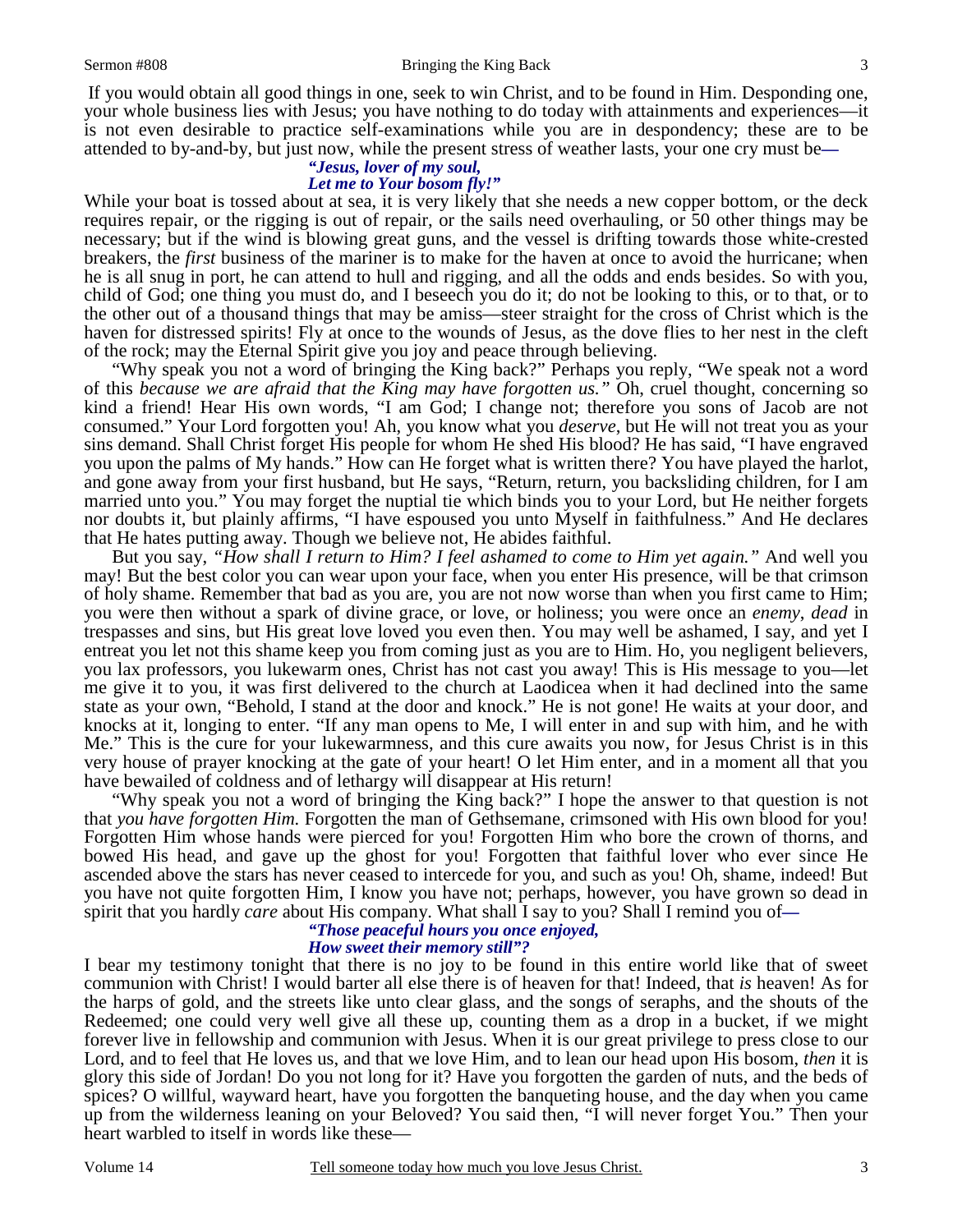#### *"O my soul, forget no more The friend who all your misery bore; Let every idol be forgot, But, O my soul, forget Him not."*

 And now what are you doing to be so negligent of your Beloved? O fickle heart, are you not ashamed at your inconstancy? Content without your Lord! A spouse content without her husband! A child happy away from its father's face, and under its father's frown! Chide your hearts, my brothers and my sisters, if you know any joy apart from Jesus! I would gladly provoke you to a sacred jealousy; I would fill you with an insatiable hunger and thirst for your Beloved; I would not merely exhort you to speak a word to bring Him back, but I would persuade you to send up an incessant cry—

> *"When will You come unto me, Lord? O come, my Lord, most dear! Come near, come nearer, nearer still, I'm blest when You are near."*

Remember, the heavenly Lover will come; He forgives the past—He is ready to come to you *now*. Come to Him, dear brothers and sisters, just as you did at first; fall flat on your face before His dear cross, and then look up to His streaming wounds, and say, "Jesus, I rest in You." Give yourselves up to Him afresh; it is a good thing to renew your youth by renewing your fellowship. See at this season how the year has put on its new mantle of green. Mark how all animal and vegetable nature has been refreshed; will you not renew your youth like the eagle? Will you not begin again? I trust you will, and if so, the true way to revive is to speak a word concerning bringing the King back.

**II.** Secondly, and briefly. MANY PROFESSORS DO VERY LITTLE TO BRING CHRIST BACK TO HIS KINGDOM IN THE WORLD—and to these we have a message.

 I do not think that on the whole, anybody could fairly describe us as being a lazy church, but there never was a hive of bees without there being at times a few drones to be turned out, and if when I am speaking tonight to the drones, any of you should feel that my rebuke comes rather sharply home, I am sure I shall be delighted, for it is my sincere desire to be personal. There are a number of Christians whose whole Christianity seems to lie in attending two services each Sunday, but do nothing for Jesus. Some of them think one attendance at worship quite enough for the Sabbath; they are such very easily satisfied people, that one meal in a week satisfies their spiritual appetite. It is an improvement, certainly, when we see others regular in coming twice, and some who drop in on weeknights to the lecture, but there are numbers who never attend the prayer meeting, and so deny the Lord Jesus even the cheap lovetoken of their prayers. Well, perhaps He is no great loser, for those who do not come to the prayer meeting are not the best of church members, but a great deal the worst, as a rule. I speak not of those who are debarred lawfully—workers, or even masters whose business detains them, but there are persons who might come if they would, but forsake the assembling of themselves together. These miss the blessing, and deserve to do so, seeing that they deny the Lord even the poor aid of their prayers.

 How many there are who do nothing for our King! They are not Sunday school teachers; they are not street preachers; they do not take a tract district; they are not subscribers, at least to any great extent, to anything! They have no objective that is dear to them in connection with the church. They are very glad to see all the work go on well—like a man on the top of the coach, they enjoy the riding, but they have no care to draw an ounce, no inclination to assist in any respect. Now, to such I say, if you are, indeed, Christians, "Why speak you not a word of bringing the King back?" Have you no desire whatever that Jesus Christ should reign among the sons of men? If you, as a Christian, have a right to be idle, every man has a right to be the same; and then where would be the exertions of the Christian church, and humanly speaking, where would be anything like the extension of Messiah's kingdom? God works by *instruments,* and those instruments are *men and women* who are themselves saved, and who being saved, are set to fulfill the loving duty of telling out the plan of salvation to others! And so have you tied up your tongue, and given up all idea of being of any service to the church of God? My dear brother; my dear sister, were you never then redeemed by blood? "Yes," you say, "I hope so." Why, then, you are not your own! On your own showing you are bought with a price, and how can you then live as though you were your own? My dear brother, my dear sister, do you owe Christ nothing? "Oh!" you tell me, "I owe him *everything*.*"* Then, I beseech you, do not live as one who is devoid of gratitude! Selfishness in religion is detestable—that selfishness which makes us think, "Well, if we get to heaven, that is all we need; we shall not worry ourselves about the concerns of the church, nor take upon ourselves any labor in connection with the Master's vineyard." Ah, but if your precious Redeemer had said, "Heaven is glorious, and I cannot have more honor than I possess already; I will not go to earth to toil and suffer to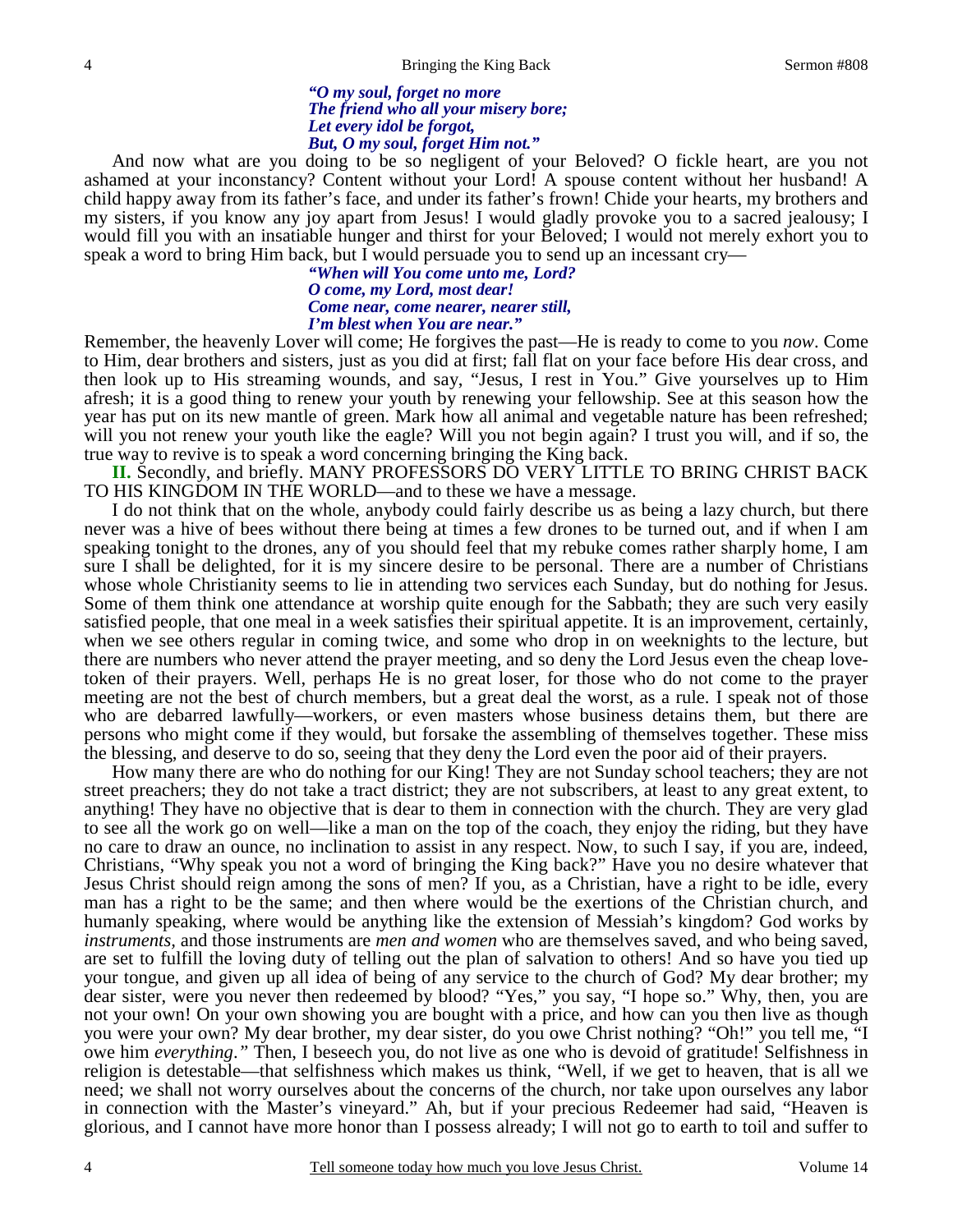redeem the sons of men," then might you have had an excuse and an example in your selfishness and sloth. But since He loved not Himself, but gave Himself to suffer, bleed, and die; my brothers and sisters, I do entreat you be instant in season and out of season for your Master, that He may be glorified in you.

 "Oh, I could not do much," says one. Then do what you can! No *one* flower makes a garden, but altogether the fair blossoms of spring create a paradise of beauty; let all the Lord's flowers contribute in their proportion to the beauty of the garden of the Lord. "But I am so unused to it." Then, my brother, my sister, that is a very powerful reason why you should do *twice* as much, so as to make up for your past idleness. "Oh, but I am afraid nothing would come of it." What has that to do with you? *God* has promised a blessing, and if the blessing should not come in your day, yet if you have done what the Master bade you, you will not be blamed for lack of success. "Sir," asks another, "will you give me some work to do?" No, I will not, for if you are good for anything, you will find it for yourself; in such a place as London, for people to go to their minister to know what they are to do seems to me to be the height of absurdity! What work can you do? Put your hand out and begin, for there is plenty within reach; your own unconverted child, whose face you kiss tonight, is to be the first objective of your labors; begin to educate your family of Christ, and pray for the salvation of your own households. What spheres you may find in the neighborhoods in which you dwell! They swarm with immortal souls, and abound in sin! The fields are white unto the harvest; some of you may not be able to work by using your tongue, then use your purses—use whatever gift God has given you, only do it! Never let it be said that you do not "speak a word of bringing the King back."

 Oh, when the King comes to His own, how happy shall they be who fought His battles! I think I see Him riding through the streets of this glad world with great acclaim! The angels are in mighty squadrons; ten thousand times ten thousand ranged on either side, and all men are bowing before Him, scattering His path with roses, and crying, "Hosanna, blessed is He who comes in the name of the Lord!" Oh, it will be such satisfaction, then, to feel, "I helped to bring that chariot forth! I helped to subdue the kingdom unto Him!" But where will you go; where will you hide your heads, you who have done nothing at all for Him? You cannot, you dare not in your consciences share in the splendor of His triumph because you took no part in the rigor of His campaigns—you cannot participate in His crown because you did not share in His cross!

**III.** Thirdly, and lastly. There is a large class here, I fear, a sadly large class WHO ARE REBELLIOUS SUBJECTS OF THIS KING.

 Oh, how I wish they would say a word, if it were only such a word as the poor publican said, "God be merciful to me a sinner," for such a word as that would bring the King into their hearts! O you who do not love Christ, listen to me a minute; you are God's creatures; God has a *right* to your services; it is God's *power* that keeps the breath in your nostrils—you are, therefore, obliged to God for your very existence! You would not like it if your child never expressed its obligations to you; why do you not admit your obligations to your Father? "The ox knows its owner and the ass its master's crib," but you do not know, and you have lived all these years without considering. Is it not unjust? Does not conscience tell you that you do wrong to rebel against the God who made you? Christ is your lawful King, and you are a rebel against Him tonight; He is so good a King; He is no tyrant! His yoke is easy, and His burden is light, and yet you will not have Him. If He was a despot, and made you wretched, I could excuse your revolt, but Immanuel is all love, and they who serve Him are happy; O why then do you revolt more and more, and go astray and break His blessed bands, and resists His sweet love?

 Let me reason with you. You are God's, and you confess it; He supplies you with life, and you acknowledge it; He is a good God, and you will not deny it. O why then do you not seek to make Him your King? Why do you not yield yourselves up to Him? Why do you not give your hearts to His service, and be His forever?

 Perhaps you have been like Shimei, who cursed King David, and you are afraid that Jesus will never forgive you; but David forgave Shimei, and Jesus is ready to forgive you! He delights in His mercy! I do believe that the harps of heaven never give to Christ such happiness as He has when He forgives the ungodly, and says, "Your sins are forgiven; go in peace." Then it is that He performs the darling action of His life, that which is nearest and dearest to His soul. Oh it is you who are hard to confess, it is not Christ who is hard to forgive! It is your own heart that is hard towards Him, not His heart that is hard towards you; He is ready to receive you, young woman, and *now.* He is ready to receive you, grayheaded offender, and to receive you *now*. "He who comes to Me, I will in no wise cast out." Never has He cast out any, and never will He! Come and try Him! O that you would come and try Him now! Why